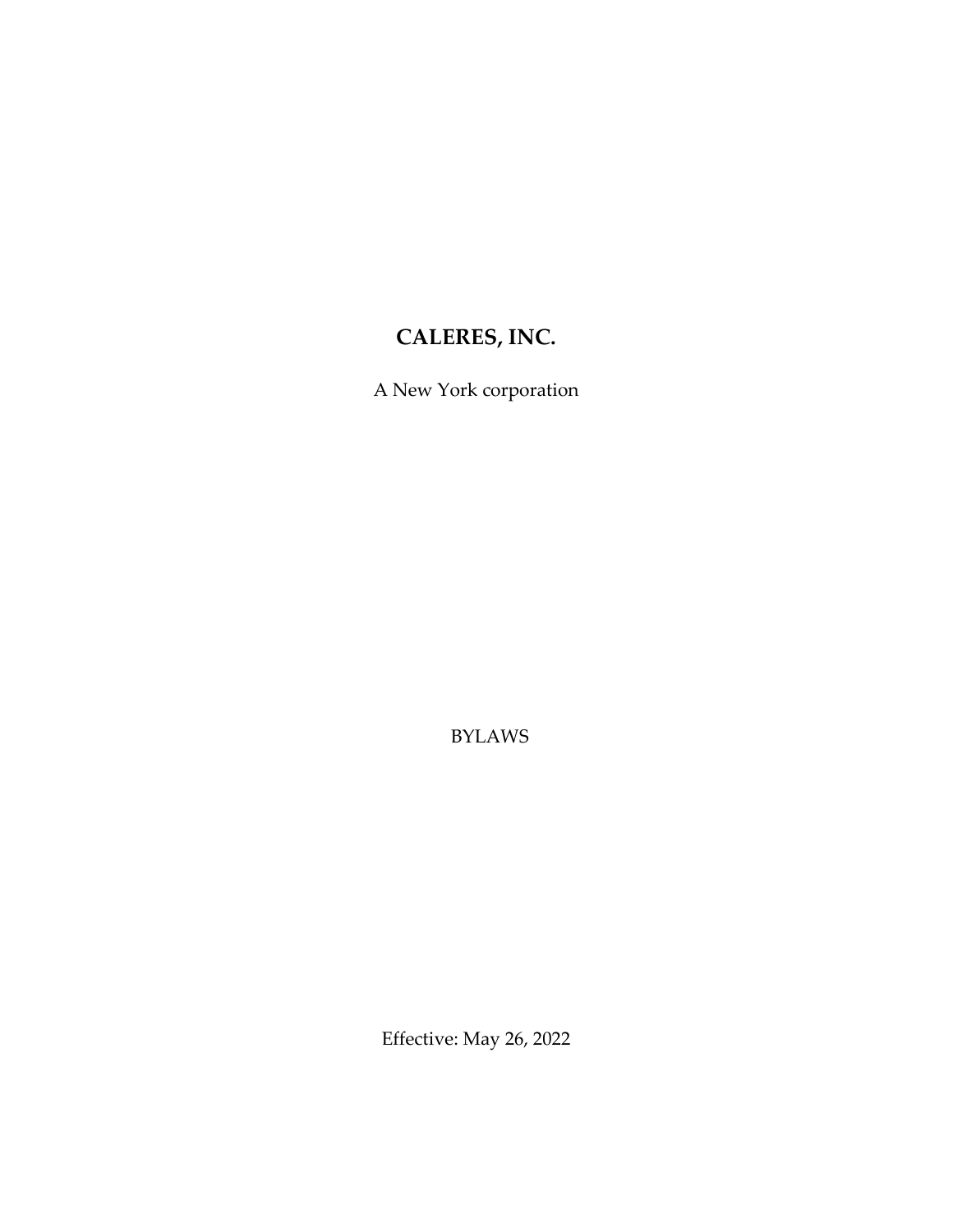#### **APPROVED 5/26/2022**

#### BYLAWS

of

Caleres, Inc. **\_\_\_\_\_\_\_\_\_\_\_\_\_**

# **ARTICLE I Meetings of Stockholders**

Section 1. *Annual Meeting.* The annual meeting of the stockholders shall be held at such place within or without the State of New York as may from time to time be fixed by resolution of the Board of Directors on the fourth Thursday in May in each and every year (or if said day be a legal holiday, then on the next succeeding day not a legal holiday), at eleven o'clock in the forenoon; provided, however, that the day and time fixed for such meeting in any year may be changed by resolution of the Board of Directors to such other day not a legal holiday and to such other time as the Board of Directors may deem desirable or appropriate. If no other place for the annual meeting is determined by the Board of Directors and specified in the notice of such meeting, the annual meeting shall be held at the principal offices of the Company. The annual meeting of stockholders shall be held for the purpose of electing directors and transacting only such other business as may be properly brought before the meeting.

Section 2. *Notice of Stockholder Business at Annual Meeting*. In addition to any other requirements imposed by or pursuant to law, the Company's Certificate of Incorporation or these Bylaws (the compliance with which shall not affect the requirements in this Section 2), in order to be properly brought before an annual meeting, each item of business must be a proper matter for stockholder action and must be (a) specified in the notice of meeting (or any supplement thereto) given by or at the direction of the Board of Directors, the Chairman of the Board, or the Chief Executive Officer, (b) otherwise properly brought before the annual meeting by or at the direction of the Board of Directors, the Chairman of the Board, or the Chief Executive Officer, or (c) subject to Article II, Section 8 hereof, otherwise properly brought before the annual meeting by a stockholder who (A) (1) was a beneficial owner of shares of the Company both at the time of giving the notice provided for in this Section 2 and at the time of the meeting, (2) is entitled to vote at the meeting, and (3) has complied with this Section 2 in all applicable respects or (B) properly made such proposal in accordance with Rule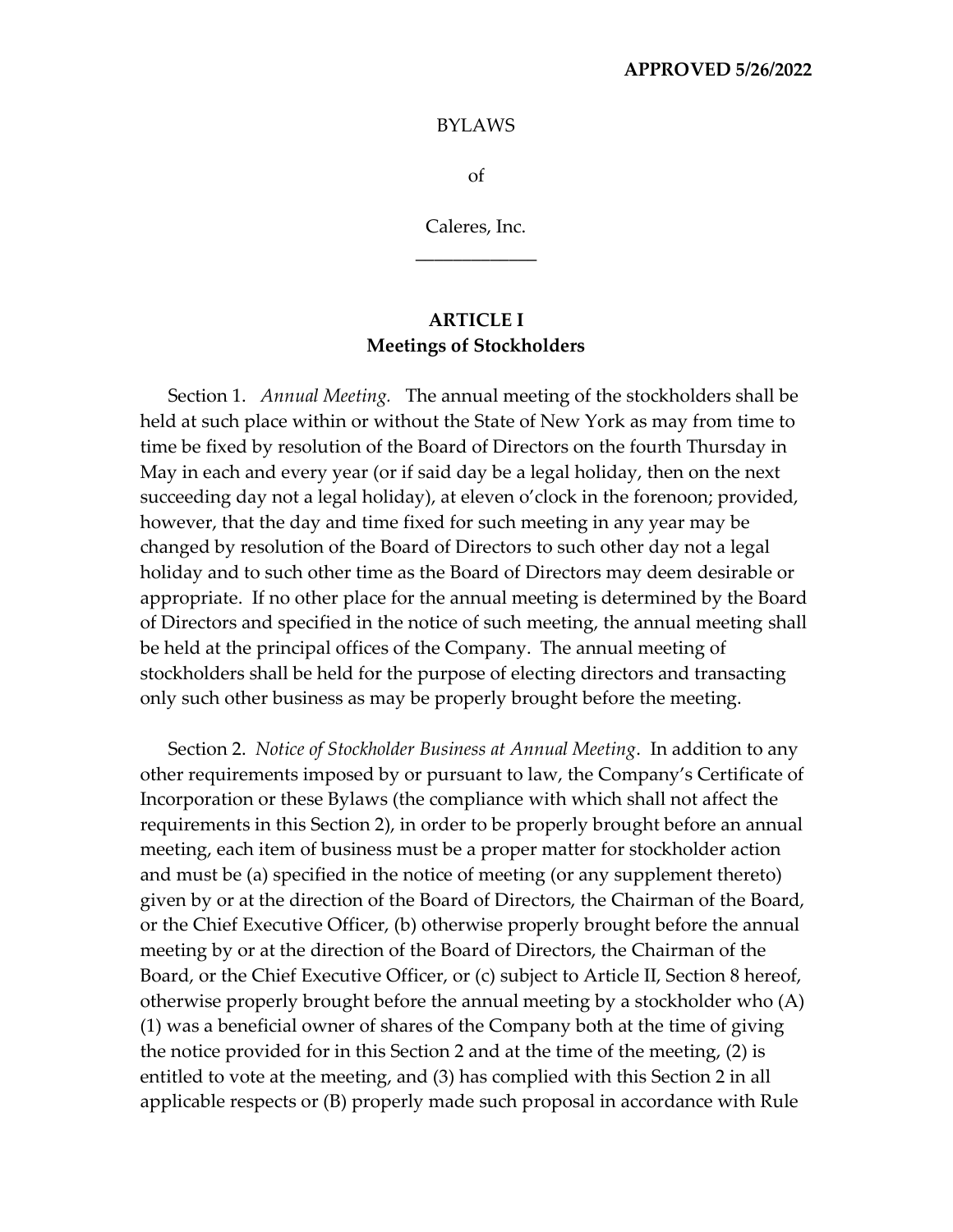14a-8 under the Securities Exchange Act of 1934, as amended, and the rules and regulations thereunder (as so amended and inclusive of such rules and regulations, the "Exchange Act"). For business to be properly brought before an annual meeting by a stockholder, the stockholder must have given timely notice thereof in writing to the Secretary of the Company, and such notice shall contain the information required to be set forth therein pursuant to Section 9 of this Article I. To be timely, a stockholder's notice must be delivered to or mailed and received at the principal executive offices of the Company, not less than 90 days nor more than 120 days prior to the annual meeting; provided, however, that in the event that less than 100 days' notice or prior public disclosure of the date of the annual meeting is given or made to stockholders, notice by the stockholder to be timely must be so received not later than the close of business on the 10th day following the day on which such notice of the date of the annual meeting was mailed or such public disclosure was made. The provisions of this Section 2 shall also govern what constitutes timely notice for purposes of Rule 14a-4(c) under the Exchange Act. The annual meeting may be adjourned from time to time until its business is completed, provided that in no event shall any adjournment or postponement of an annual meeting or the public disclosure thereof commence a new time period for the giving of a stockholder's notice as described above. Notwithstanding the foregoing provisions of this Section 2, a stockholder shall also comply with all applicable requirements of the Exchange Act, and the rules and regulations thereunder with respect to the matters set forth in this Section 2.

Section 3. *Special Meetings*. Special meetings of the stockholders may be held upon call by the majority of the Board of Directors, the Chairman of the Board, or the Chief Executive Officer, at such time as may be fixed by the Board of Directors, the Chairman of the Board, or the Chief Executive Officer, and at such place within or without the State of New York as may be stated in the call and notice. Only such business shall be conducted at a special meeting of the stockholders as shall have been brought before the meeting in the call and notice. The special meeting may be adjourned from time to time until its business is completed.

Section 4. *Notice of Meetings*. Written notice of the time, place and purpose or purposes of every meeting of stockholders, signed by the Chairman of the Board or the Chief Executive Officer, the President or a Vice-President or the Secretary or an Assistant Secretary, shall be served either personally, by mail or electronically, not less than ten days nor more than sixty days before the meeting, upon each stockholder of record entitled to vote at such meeting and upon each other stockholder of record who, by reason of any action proposed at such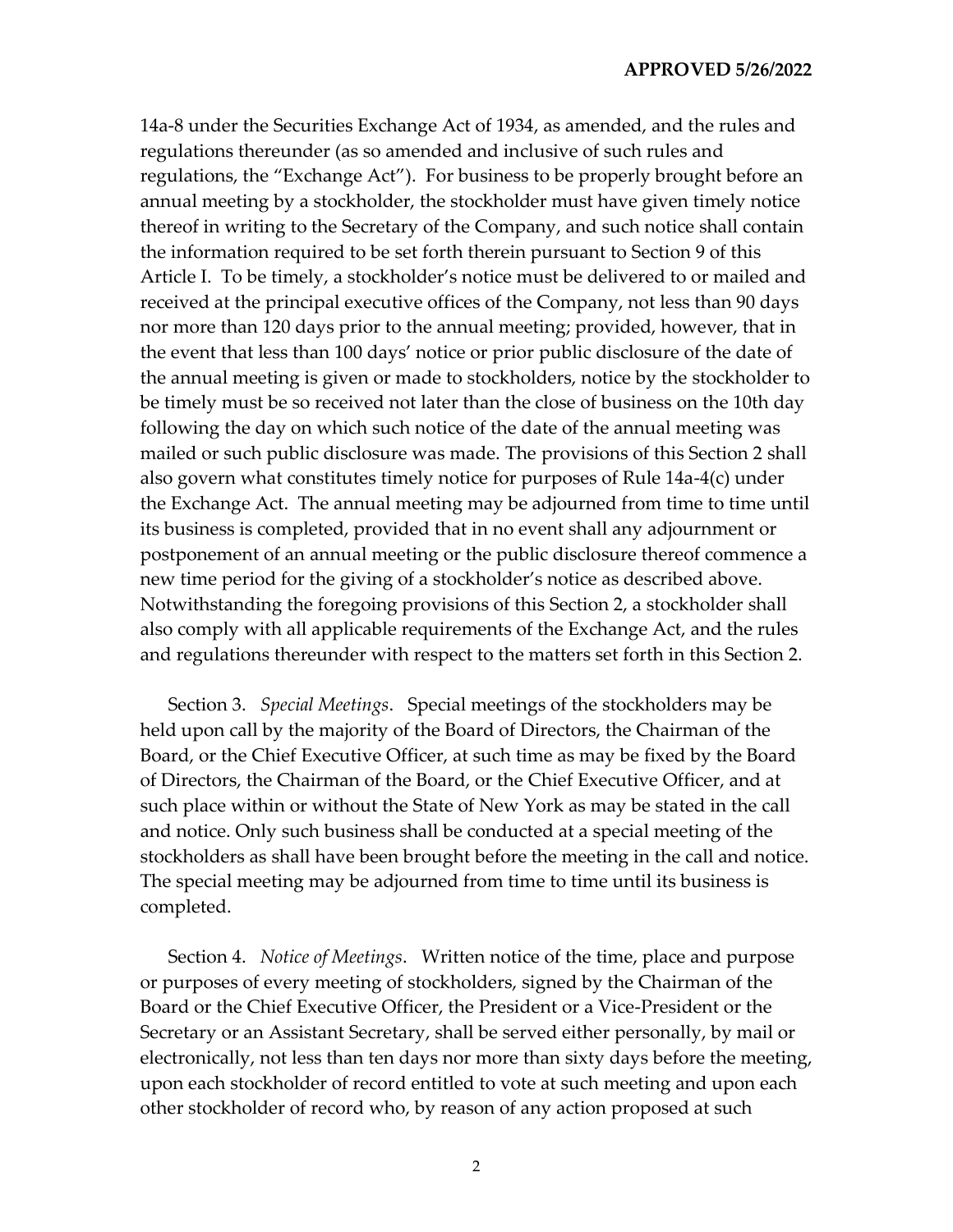meeting, would be entitled to have his or her stock appraised if such action were taken.

If mailed, such notice shall be directed to each stockholder at his or her address as it appears on the stock book unless he or she shall have filed with the Secretary of the Company a written request that notices intended for him or her be mailed to some other address, in which case it shall be mailed to the address designated in such request. Such further notice shall be given by mail, publication or otherwise, as may be required by the Certificate of Incorporation of the Company or by law.

Section 5. *Quorum*. At every meeting of the stockholders, the holders of record of shares entitled in the aggregate to a majority of the number of votes which could at the time be cast by the holders of all shares of the capital stock of the Company then outstanding and entitled to vote if all such holders were present or represented at the meeting, shall constitute a quorum, unless a different percentage shall be required by law, the Company's Certificate of Incorporation or these Bylaws. If at any meeting there shall be no quorum, the holders of a majority of the shares of stock entitled to vote so present or represented may adjourn the meeting from time to time, without notice other than announcement at the meeting, until such quorum shall have been obtained, when any business may be transacted which might have been transacted at the meeting as first convened had there been a quorum.

Section 6. *Voting*. At all meetings of the stockholders, each holder of record of outstanding shares of stock of the Company, entitled to vote thereat, may so vote either in person or by proxy. A proxy may be appointed either by instrument in writing executed by such holder or by his or her duly authorized attorney, or by such others means, including the transmission of a telegram, cablegram or other means of electronic transmission, such as telephone and Internet, as may be authorized under the laws of the State of New York. No proxy shall be valid after the expiration of eleven months from the date of its execution or transmission unless the stockholder executing or transmitting it shall have specified therein a longer time during which it is to continue to force.

#### Section 7. *Record of Stockholders*.

a. The Board of Directors may prescribe a period, not exceeding sixty days nor less than ten days prior to any meeting of the stockholders, during which no transfer of stock on the books of the company may be made. In lieu of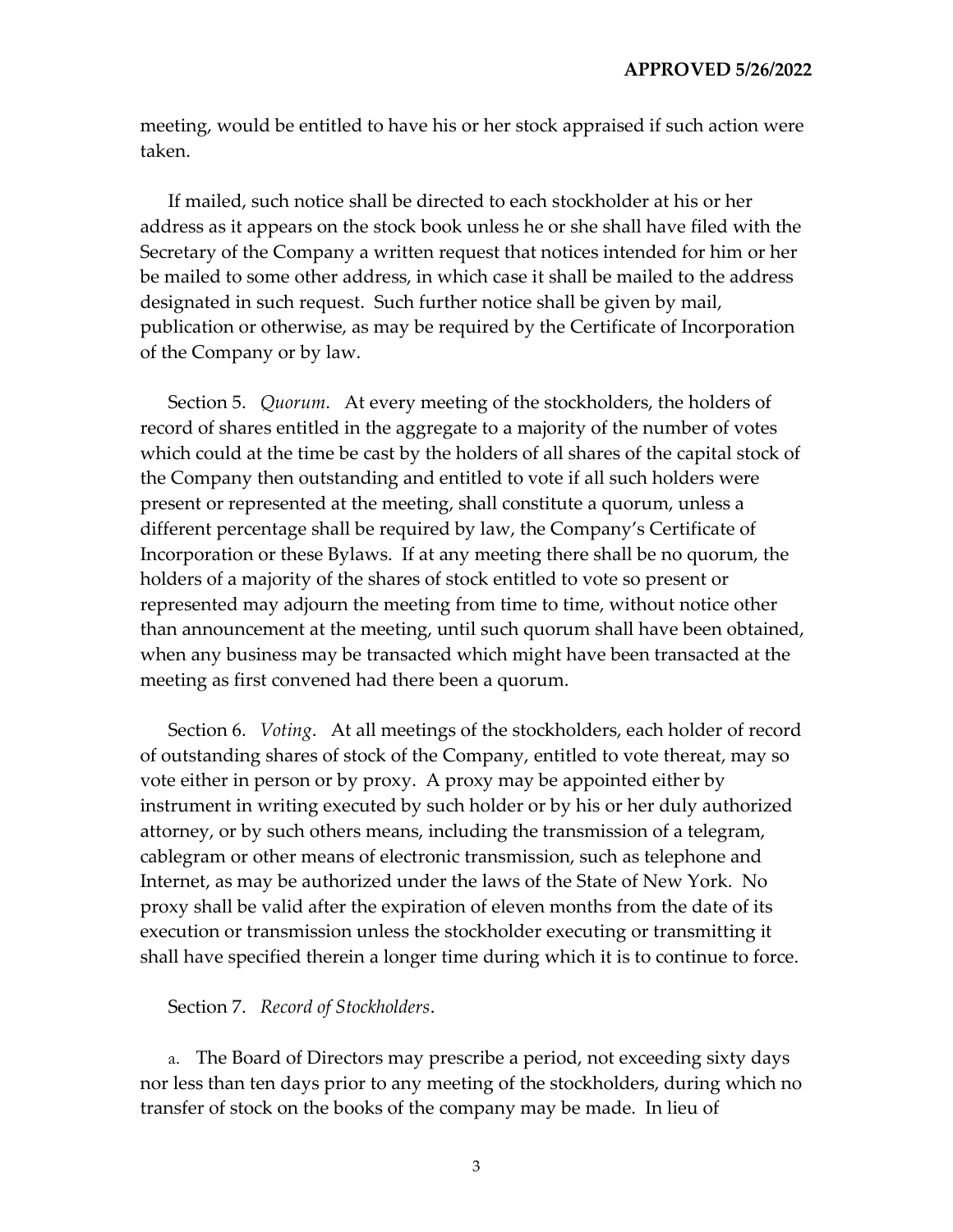prohibiting the transfer of stock as aforesaid, the Board of Directors may fix a day or hour, not more than sixty days prior to the day of holding any meeting of stockholders, as the time as of which stockholders entitled to notice of and to vote at such meeting shall be determined, and all persons who were holders of record of voting stock at such time, and no others, shall be entitled to notice of and to vote at such meeting.

b. A complete list of the stockholders entitled to vote at such meeting shall be prepared with the address of each stockholder and the number of shares held by each, which list shall be produced and kept open at the time and place of the meeting, and, upon request, shall be subject to the inspection of any stockholder during the whole time of the meeting. Failure to comply with the above requirements in respect of lists of stockholders shall not affect the validity of any action taken at such meeting.

Section 8. *Inspectors of Election*. At all elections of directors by the stockholders, the chairman of the meeting shall appoint two Inspectors of Election. Before entering upon the discharge of his or her duties, each such inspector shall take and subscribe an oath or affirmation faithfully to execute the duties of inspector at such meeting as provided by law with strict impartiality and according to the best of his or her ability and thereupon the inspectors shall take charge of the polls and after the balloting shall make a certificate of the result of the vote taken. No director or candidate for the office of director shall be appointed such inspector.

Section 9. *Required Contents of Stockholders' Notice.* A stockholder's notice to the Secretary shall set forth as to each matter the stockholder proposes to bring before the annual meeting (a) a brief description of the business desired to be brought before such meeting, (b) the text of the proposal or business (including the text of any resolutions proposed for consideration and in the event that such business includes a proposal to amend these Bylaws, the text of the proposed amendment), (c) the reasons for conducting such business at such meeting, (d) the name and address, as they appear on the Company's books, of the stockholder proposing such business, (e) the class and number of shares of the Company which are held of record or beneficially owned by the stockholder and any Associated Persons of such stockholder, (f) an accurate and complete description of all proxies, contracts, agreements, arrangements, relationships or understandings between or among such stockholder, any Associated Persons of such stockholder, any of their respective affiliates or associates and any other person or persons (including their names) in connection with the proposal of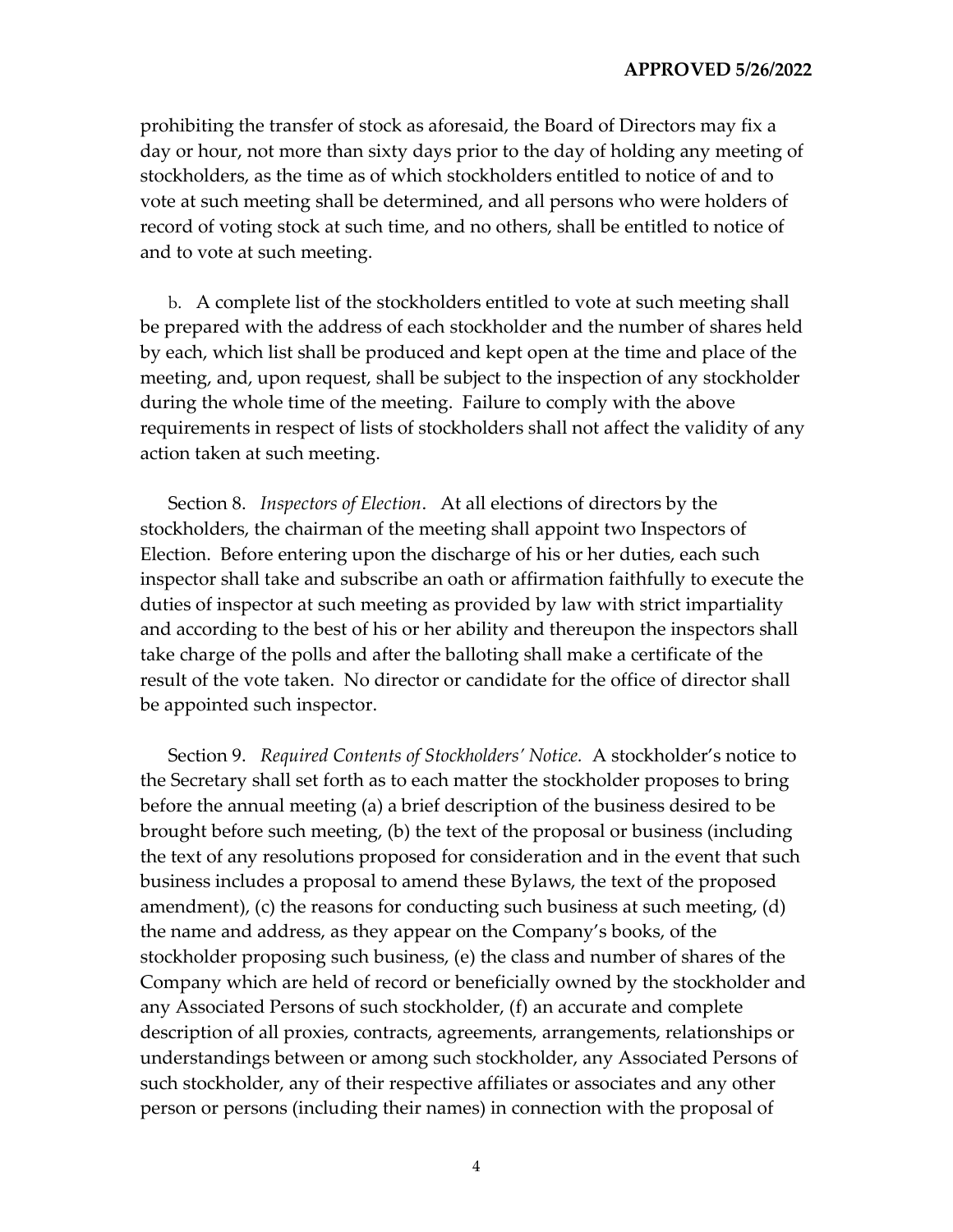such business by such stockholder, (g) an accurate and complete description of any agreement, arrangement or understanding (including, regardless of form of settlement, any derivative, long or short positions, profit interests, forwards, futures, swaps, options, warrants, convertible securities, stock appreciation or similar rights, hedging transactions and any pledging, borrowing or lending of shares of the Company) that has been entered into by or on behalf of, or any other agreement, arrangement or understanding that had been made, the effect or intent of which is to create exposure to or mitigate loss from, manage risk of or benefit from share price changes for, or increase or decrease the voting power of, such stockholder or any Associated Person with respect to the Company's securities, (h) any material interest of the stockholder or any Associated Person in such business, (i) such other information regarding such stockholder, any Associated Person or such business as would be required under the Exchange Act or Regulation 14A thereunder or other applicable law if proxies were to be solicited in connection therewith, (j) a representation that such stockholder and any Associated Person is a holder of record or beneficial owner of stock of the Company entitled to vote or to direct the voting of stock at such meeting and intends to appear in person or by proxy at the annual meeting to bring such business before the meeting and (k) a representation as to whether such stockholder or any such Associated Person intends or is part of a group that intends to (1) deliver a proxy statement and/or form of proxy to holders of at least the percentage of the voting power of the Company's outstanding capital stock required to approve or adopt the proposal and/or (2) otherwise to solicit proxies from stockholders in support of such proposal.

In the case of a nomination for election to the Board of Directors, a stockholder's notice also shall set forth the information required by Article II, Section 8 of these Bylaws.

Section 10. *Definitions.* For purposes of these Bylaws, (a) "public disclosure" shall mean disclosure in a press release reported by the Dow Jones, Associated Press, Reuters or comparable national news service, or in a document publicly filed by the Company with the Securities and Exchange Commission pursuant to Section 13, 14 or 15(d) of the Securities Exchange Act of 1934, as amended (the "Exchange Act") and (b) "Associated Person" of any stockholder means (i) any person controlling, directly or indirectly, or acting in concert with, such stockholder, (ii) any beneficial owner of shares of the Company owned of record or beneficially by such stockholder and (iii) any person controlling, controlled by or under common control with such Associated Person.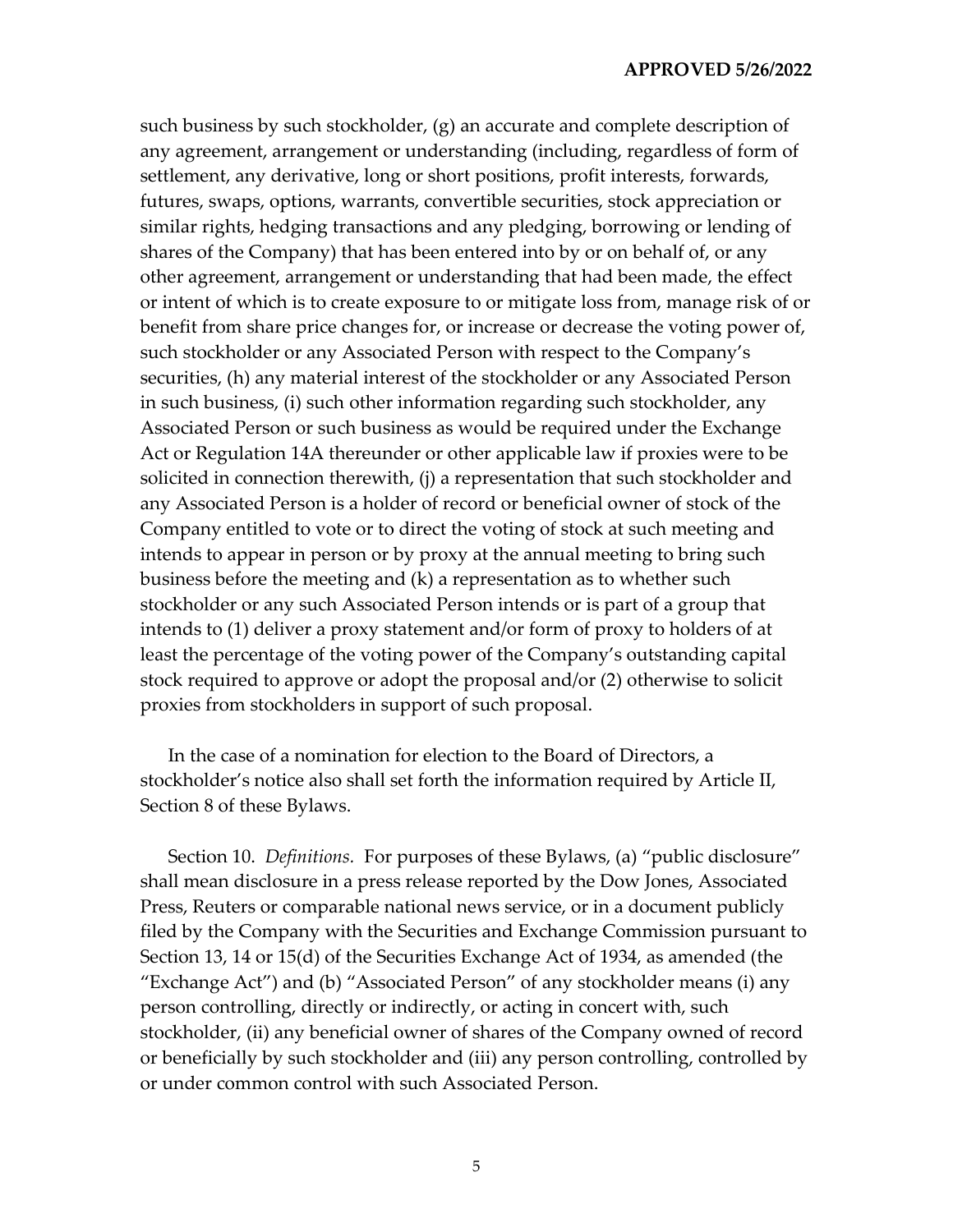#### **APPROVED 5/26/2022**

Section 11. *Conduct of Meeting*. The Board of Directors may adopt by resolution such rules and regulations for the conduct of the meeting of stockholders as it shall deem appropriate. Except to the extent inconsistent with such rules and regulations as adopted by the Board of Directors, the Chairman of any meeting of stockholders shall have the right and authority to prescribe such rules, regulations and procedures and to do all such acts as, in the judgment of such Chairman, are appropriate or convenient for the proper conduct of the meeting. Such rules, regulations or procedures, whether adopted by the Board of Directors or prescribed by the Chairman of the meeting, may include, without limitation, the following: (i) the establishment of an agenda or order of business for the meeting, (ii) rules and procedures for maintaining order at the meeting and the safety of those present, (iii) limitations on attendance at or participation in the meeting to stockholders of record of the Company, their duly authorized and constituted proxies or such other persons as the Chairman of the meeting shall determine; (iv) restrictions on entry to the meeting after the time fixed for the commencement thereof; (v) limitations on the time allotted to questions or comments by participants; and (vi) adjournment of the meeting either by the Chairman of the meeting or by vote of the shares present in person or by proxy at the meeting. Unless and except to the extent determined by the Board of Directors or the Chairman of the meeting, meetings of stockholders shall not be required to be held in accordance with the rules of parliamentary procedure.

Notwithstanding anything to the contrary in these Bylaws, no business shall be conducted at an annual meeting and no person shall be qualified for election as a director of the Company, except in accordance with the procedures set forth in the Bylaws. The Chairman of an annual meeting shall, if the facts warrant, determine and declare to the meeting that business was not properly brought before the annual meeting or that a nomination was not made in accordance with procedures prescribed by the Bylaws, and if he or she should so determine, he or she shall so declare to the meeting and any such business not properly brought before such meeting shall not be transacted and the defective nomination shall be disregarded. The Chairman of an annual meeting shall have absolute authority to decide questions of compliance with the procedures prescribed by the Bylaws, and his or her ruling thereon shall be final and conclusive.

Notwithstanding anything to the contrary in these Bylaws, unless otherwise required by law, if a stockholder (or qualified representative) does not appear at the annual meeting of stockholders of the Company to present business proposed by such stockholder pursuant to Article I, Section 2 hereof or a nomination pursuant to Article II, Section 8 hereof, such nomination shall be

6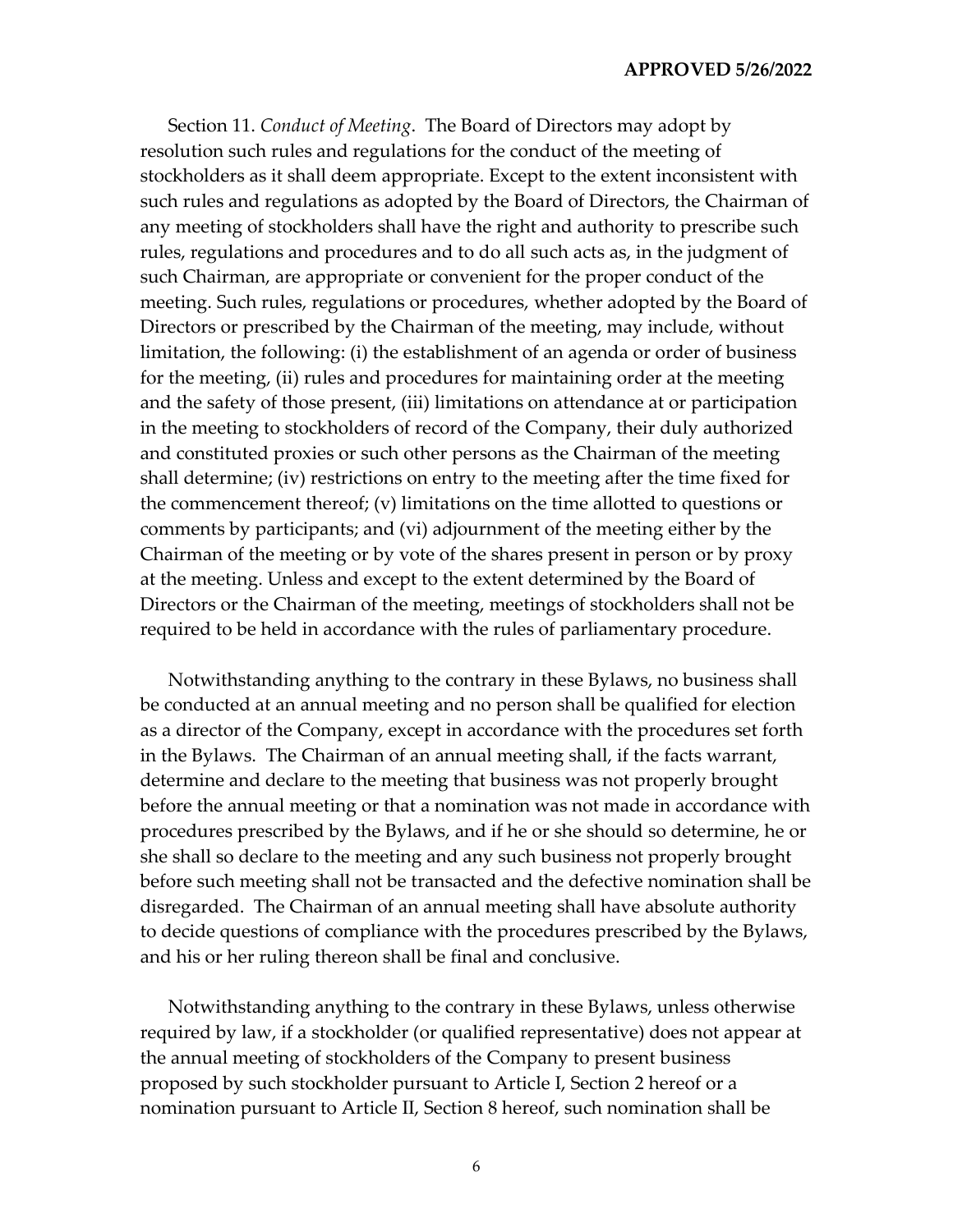disregarded and such proposed business shall not be transacted, even though proxies in respect of such vote may have been received by the Company. In order to be considered a qualified representative of the stockholder, a person must be a duly authorized officer, manager or partner of such stockholder or must be authorized by a writing executed by such stockholder or an electronic transmission delivered by such stockholder to act for such stockholder as proxy at the meeting of stockholders, and such person must produce such writing or electronic transmission, or a reliable reproduction of the writing or electronic transmission, at the meeting of stockholders.

### **ARTICLE II Directors**

Section 1. *Number*. The number of directors within the maximum and minimum limits provided for in the Certificate of Incorporation may be changed from time to time by the stockholders or by the Board of Directors by an amendment to these Bylaws. Subject to amendment of these Bylaws, as aforesaid, the number of directors of the Company shall be ten. Except as otherwise provided by law, the Certificate of Incorporation or these Bylaws, the directors shall be elected at the annual meetings of the shareholders, and each director shall hold office until the next annual meeting of shareholders, and until his or her successor has been elected and qualified.

Section 2. *Meetings of the Board*. Meetings of the Board of Directors shall be held at such place within or without the State of New York as may from time to time be fixed by resolution of the Board, or as may be specified in the call of any meeting. Regular meetings of the Board of Directors shall be held at such times as may from time to time be fixed by resolution of the Board. Notice need not be given of the regular meetings of the Board held at times fixed by resolution of the Board. Special meetings of the Board may be held at any time upon the call of the Chairman of the Board or any two directors by (i) facsimile or electronic notice, duly sent to, or written notice, duly served in person on each director, in either case not less than forty-eight hours before such meeting or (ii) written notice, duly sent to each director not less than three days before such meeting. Special meetings of the Board of Directors may be held without notice, if all of the directors are present or if those not present waive notice of the meeting in writing. Any one or more of the directors may participate in a meeting of the Board of Directors by means of a conference telephone or similar communications equipment allowing all persons participating in the meeting to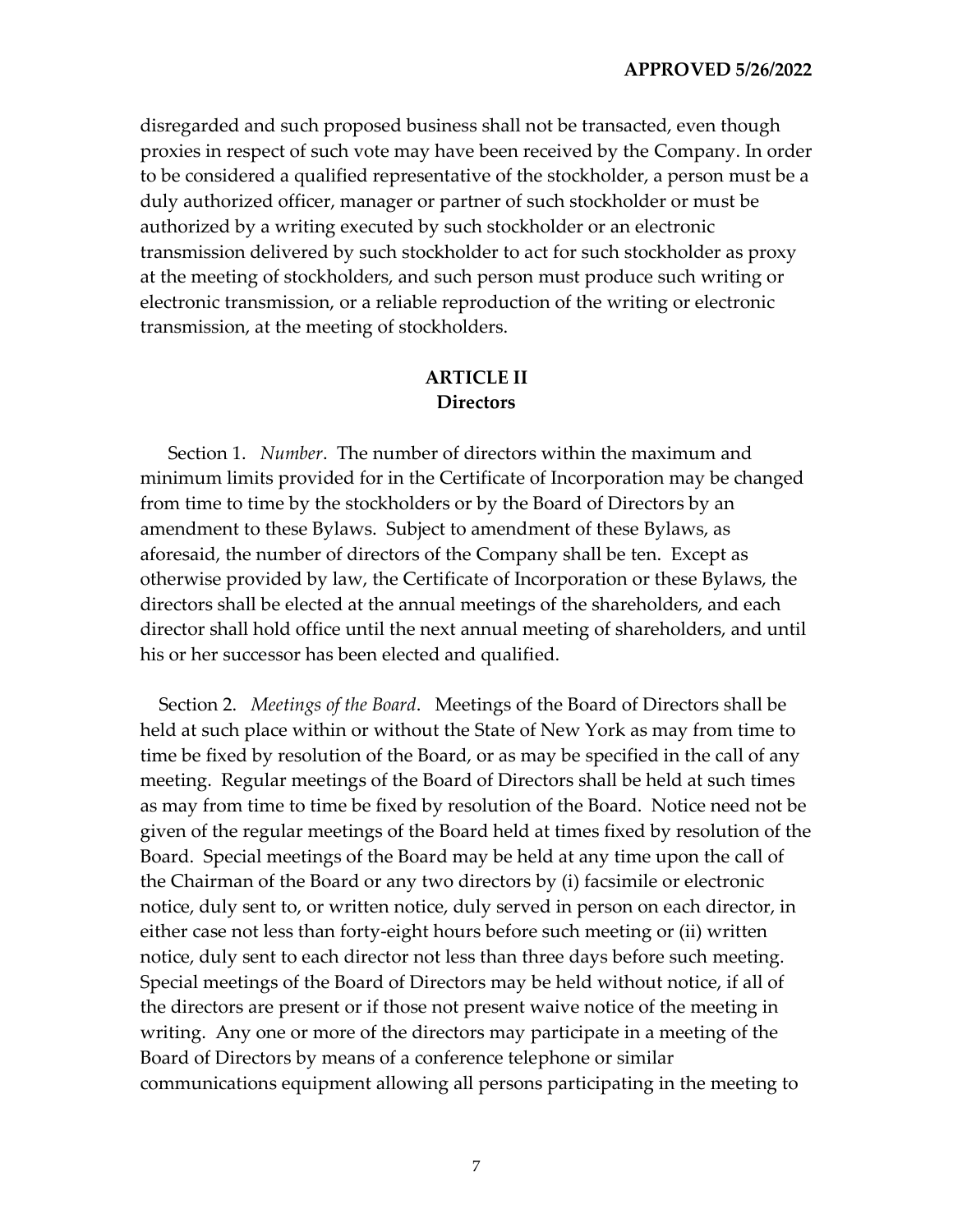hear each other at the same time. Participation by such means shall constitute presence in person at a meeting.

Section 3. *Quorum*. The attendance of a majority of the Board of Directors shall be necessary to constitute a quorum for the transaction of business, and the acts of a majority of the directors present at a meeting at which a quorum is present shall be the acts of the Board of Directors, except as otherwise may be specifically provided by law or by the Company's Certificate of Incorporation. If a quorum shall not be present at any meeting of the Board of Directors, the directors present thereat may adjourn the meeting from time to time, without notice other than announcement at the meeting, until a quorum shall be present.

Section 4. *Vacancies*. Vacancies in the Board of Directors may be filled by a vote of a majority of the directors in office even though less than a quorum; provided that, in case of an increase in the number of directors pursuant to an amendment of these Bylaws made by the stockholders, the stockholders may fill the vacancy or vacancies so created at the meeting at which the bylaw amendment is effected. The directors so chosen shall hold office, unless they are removed therefrom by the stockholders, until the next annual meeting of shareholders, and until their successors have been elected and qualified.

Section 5. *Resignations*. Any director of the Company may resign at any time by giving written notice to the Chairman of the Board or to the Secretary of the Company. Such resignation shall take effect at the time specified therein; and unless otherwise specified therein the acceptance of such resignation shall not be necessary to make it effective.

Section 6. *Organization*. The Board of Directors shall have general power to direct the management of the business and affairs of the Company, and may adopt such rules and regulations as they shall deem proper, not inconsistent with law or with these Bylaws, for the conduct of their meetings and for the management of the business and affairs of the Company. Directors need not be stockholders.

Section 7. *Compensation*. Directors, as such, shall not receive any stated salary for their services, but by resolution of the Board, a fixed sum and expenses of attendance, if any, may be allowed for attendance at each regular or special meeting of the Board, and directors shall be entitled to compensation other than a stated salary in such form and in such amounts as the Board may determine. However, this Bylaw shall not be construed to preclude any director from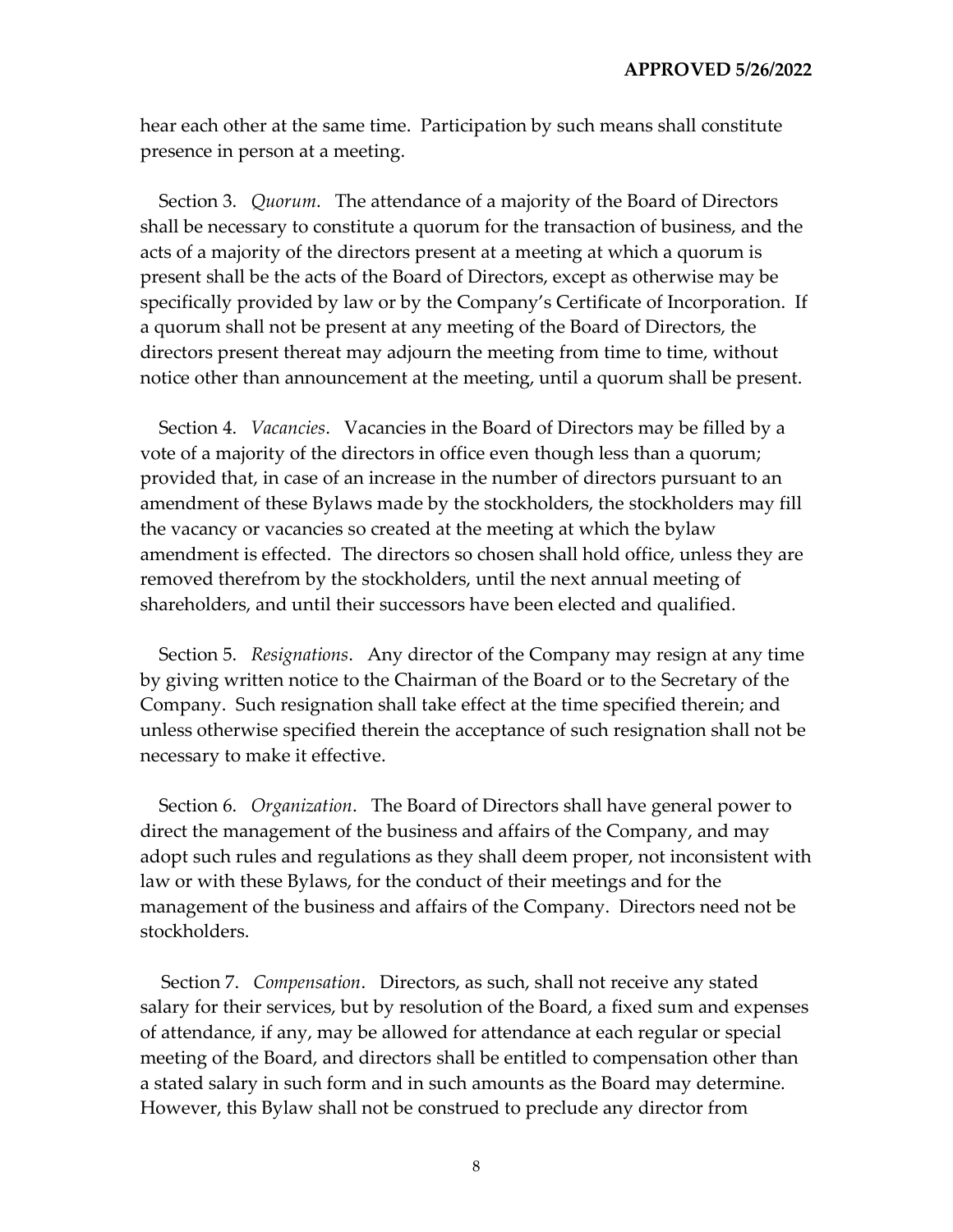serving in any other capacity and receiving compensation therefor. Members of the Executive Committee and all other committees may be allowed a fixed sum and expenses of attendance, if any, for attendance at committee meetings, and such other compensation in such forms and in such amounts as the Board may determine.

Section 8. *Notice and Qualification of Stockholder Nominees to Board of Directors*. Only persons who are nominated in accordance with procedures set forth in this Section 8 shall be qualified for election as directors. Nominations of persons for election to the Board of Directors of the Company may be made by or at the direction of the Board of Directors or by any stockholder of the Company entitled to vote for the election of directors at the meeting who complies with the procedures set forth in this Section 8. In addition to any other requirements imposed by or pursuant to law, the Company's Certificate of Incorporation or these Bylaws (the compliance with which shall not affect the requirements of this Section 8), in order for persons nominated to the Board of Directors, other than those persons nominated by or at the direction of the Board of Directors, to be qualified to serve on the Board of Directors, such nomination shall be made pursuant to timely notice in writing to the Secretary of the Company, and such notice shall contain the information required to be set forth therein pursuant to Article I, Section 9. To be timely, a stockholder's notice shall be delivered to or mailed and received at the principal executive offices of the Company not less than 90 days nor more than 120 days prior to the meeting; provided, however, that in the event that less than 100 days' notice or prior public disclosure of the date of the meeting is given or made to stockholders, notice by the stockholder to be timely must be so received not later than the close of business on the 10th day following the day on which such notice of the date of the meeting was mailed or such public disclosure was made. Such stockholder's notice also shall set forth (a) as to each person whom the stockholder proposes to nominate for election or re-election as a director (i) the name, age, business address and residence address of such person, (ii) the principal occupation or employment of such person, (iii) the class and number of shares of the Company which are owned of record or beneficially owned by such person and his or her Associated Persons, (iv) an accurate and complete description of any agreement, arrangement or understanding (including, regardless of form of settlement, any derivative, long or short positions, profit interests, forwards, futures, swaps, options, warrants, convertible securities, stock appreciation or similar rights, hedging transactions and any pledging, borrowing or lending of shares of the Company) that has been entered into by or on behalf of, or any other agreement, arrangement or understanding that had been made, the effect or intent of which is to create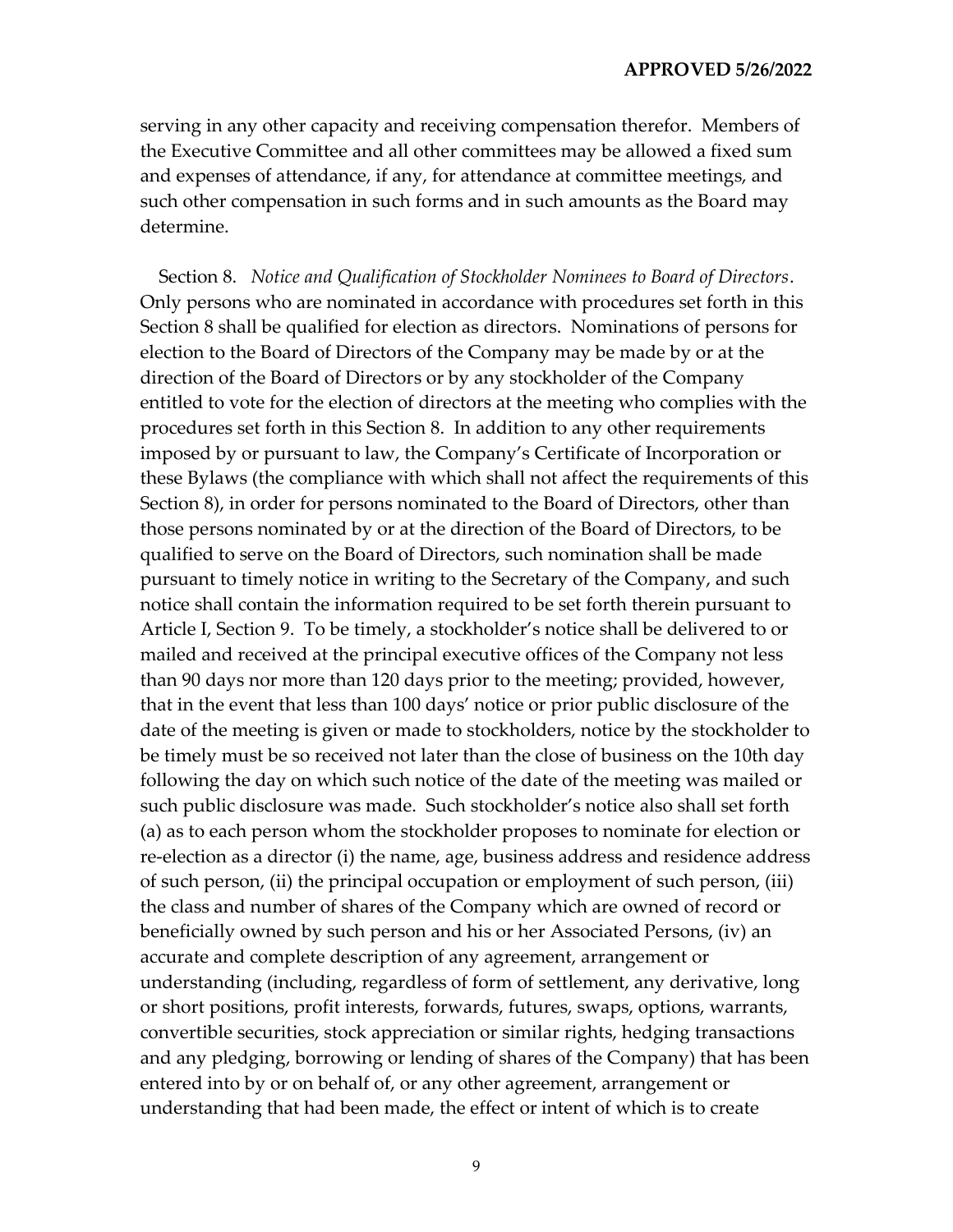exposure to or mitigate loss from, manage risk of or benefit from share price changes for, or increase or decrease the voting power of, such stockholder or any Associated Person with respect to the Company's securities, (v) an accurate and complete description of any relationship or other agreement, arrangement or understanding that such person or any Associated Person or such person may have with the stockholder giving notice, including, without limitation any agreement, arrangement or understanding with any person or entity other than the Company with respect to any direct or indirect compensation, reimbursement or indemnification, in each case in connection with candidacy, service or action as a director of the Company and (vi) any other information relating to such person that is required to be disclosed in solicitation of proxies for election of directors, or is otherwise required, in each case pursuant to Regulation 14A under the Exchange Act (including without limitation such person's written consent to be named in the proxy statement as a nominee and to serving as a director if elected). At the request of the Board of Directors, any person nominated by the Board of Directors for election as a director shall furnish to the Secretary of the Company that information required to be set forth in a stockholder's notice of nomination which pertains to the nominee. Notwithstanding the foregoing provisions of this Section 8, a stockholder shall also comply with all applicable requirements of the Exchange Act, and the rules and regulations thereunder with respect to the matters set forth in this Section 8.

In addition, the prospective nominee, or someone acting on such prospective nominee's behalf, must deliver (in accordance with any applicable time periods prescribed for delivery of notice of nominations under this Section 8) to the Secretary at the principal executive offices of the Company (A) a completed written questionnaire (which questionnaire shall be provided by the Secretary upon written request) which accurately and completely provides such information with respect to the background and qualification of such person and the background of any other person or entity on whose behalf the nomination is being made that would be required to be disclosed to stockholders pursuant to applicable law or the rules and regulations of any stock exchange applicable to the Company, including without limitation (i) all information concerning such persons that would be required to be disclosed in solicitations of proxies for election of directors pursuant to Section 14 of the Exchange Act, (ii) all information required to determine the eligibility of such proposed nominee to serve as a director of the Company, to serve as an independent director of the Company or to serve on each committee of the Board of Directors and (iii) such other information as may be reasonably required by the Company and (B) a representation and agreement that such prospective nominee: (i) is not and will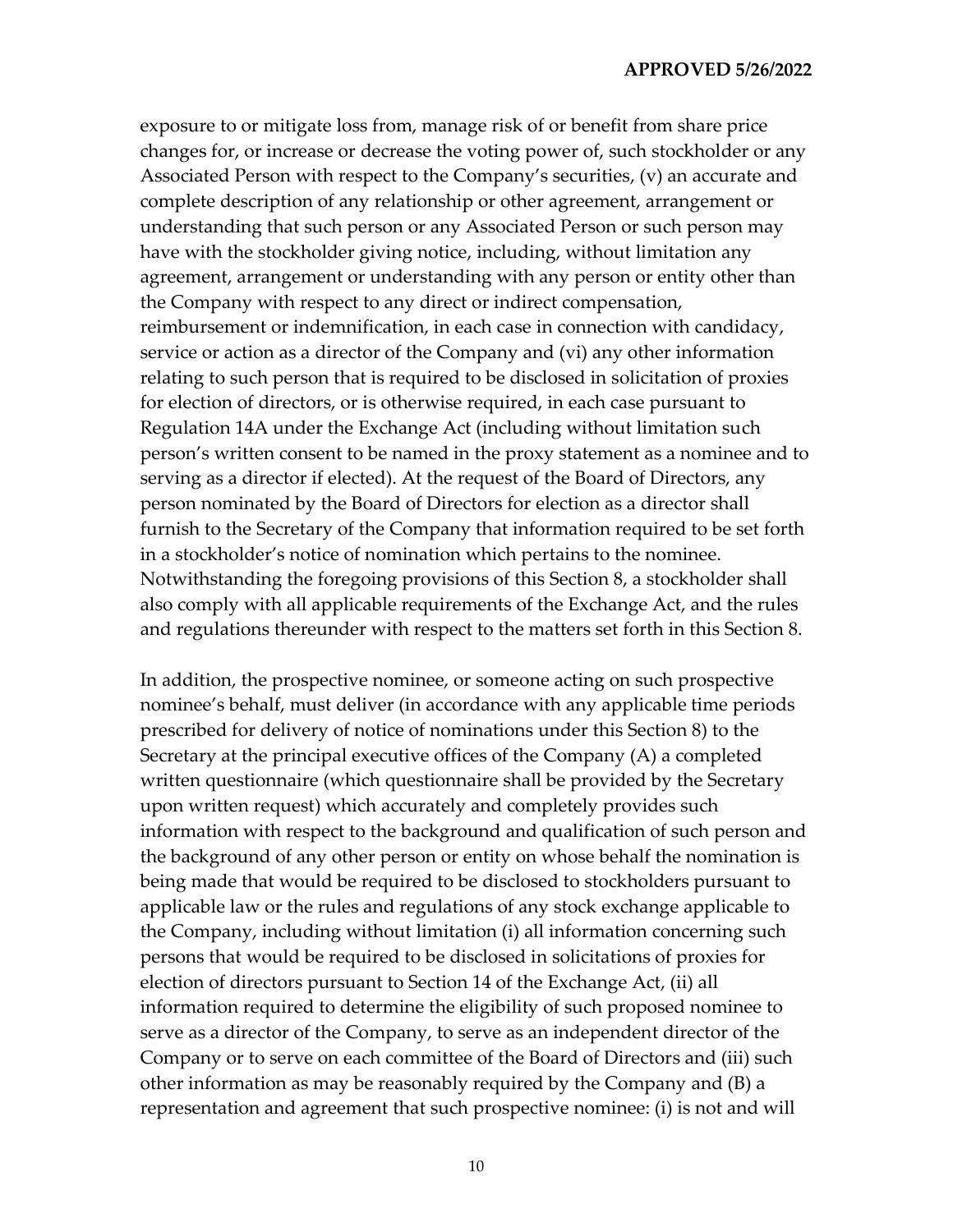not become a party to (a) any agreement, arrangement or understanding with, and has not given any commitment or assurance to, any person or entity as to how such prospective nominee, if elected as a director of the Company, will act or vote on any issue or question (a "Voting Commitment") that has not been fully disclosed to the Company, (b) is not and will not become a party to any agreement, arrangement or understanding with any person or entity other than the Company with respect to any direct or indirect compensation, reimbursement or indemnification in connection with candidacy, service or action as a director that has not been fully disclosed to the Company or (c) any Voting Commitment that could limit or interfere with such prospective nominee's ability to comply, if elected as a director of the Company, with such prospective nominee's fiduciary duties under applicable law and (ii) would be in compliance if elected as a director of the Company, and will comply with all applicable corporate governance, conflict of interest, confidentiality and stock ownership and trading policies and guidelines of the Company.

# **ARTICLE III Committees**

Section 1. *Executive Committee*. The Board of Directors may, by resolution passed by a majority of the whole Board, designate an Executive Committee to consist of three or more of the directors, including the Chairman of the Board exofficio, one of whom shall be designated Chairman of the Executive Committee. A majority of the members of the Executive Committee shall be non-employee Directors. The Executive Committee shall have and may exercise, so far as may be permitted by law, all of the powers of the Board in the direction of the management of the business and affairs of the Company during the intervals between meetings of the Board of Directors; but the Executive Committee shall not have the power to fill vacancies in the Board, or to change the membership of, or to fill vacancies in, the Executive Committee, or to make or amend bylaws of the Company. The Board shall have the power at any time to fill vacancies in, to change the membership of, or to dissolve, the Executive Committee. The Executive Committee may hold meetings and make rules for the conduct of its business and appoint such committees and assistants as it shall from time to time deem necessary. A majority of the members of the Executive Committee shall constitute a quorum. All action of the Executive Committee shall be reported to the Board at its meeting next succeeding such action. Any one or more members of the Executive Committee may participate in a meeting of the Executive Committee by means of a conference telephone or similar communications equipment allowing all persons participating in the meeting to hear each other at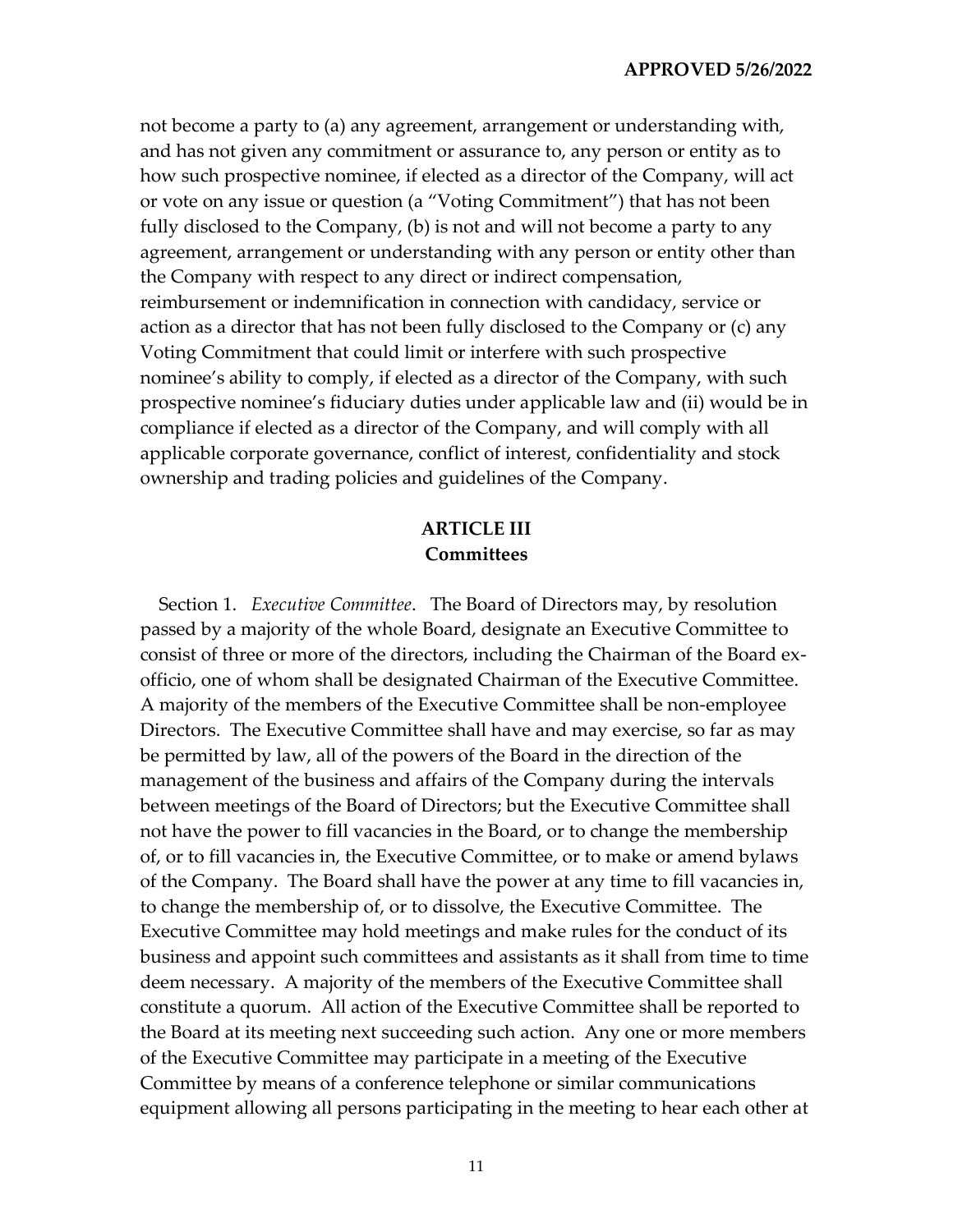the same time. Participation by such means shall constitute presence in person at a meeting.

Section 2. *Other Committees*. The Board of Directors may, in its discretion, by resolution, appoint other committees, composed of two or more members, which shall have and may exercise such powers as shall be conferred or authorized by the resolution appointing them. A majority of any such committee may determine its action and fix the time and place of its meetings, unless the Board of Directors shall otherwise provide. The Board shall have power at any time to change the membership of any such committee, to fill vacancies, and to discharge any such committee.

Section 3. *Committees- General Rules*. Each Committee of the Board of Directors shall keep regular minutes of its proceedings and report the same to the Board of Directors when required. Vacancies in the membership of each Committee shall be filled by the Board of Directors at any regular or special meeting of the Board of Directors. A Director who may be disqualified, by reason of personal interest, from voting on any particular matter before a meeting of a Committee may nevertheless be counted for the purpose of constituting a quorum of the Committee. At all meetings of a Committee, a majority of the Committee members then in office shall constitute a quorum for the purpose of transacting business, and the acts of a majority of the Committee members present at any meeting at which there is a quorum shall be the acts of the Committee.

### **ARTICLE IV Officers**

Section 1. *Officers*. The Board of Directors, as soon as may be after the election of directors held in each year, shall elect a Chairman of the Board of Directors, a Chief Executive Officer, a President, one or more Vice-Presidents, a Secretary, and a Treasurer, and from time to time may appoint such Assistant Secretaries, Assistant Treasurers and such other officers, agents and employees as it may deem proper. Any two or more of such offices may be held by the same person. The Chairman of the Board shall be chosen from among the directors, but no other officer need be a director.

Section 2. *Term of Office*. The term of office of all officers shall be one year or until their respective successors are chosen and qualified; but at any meeting the Board may suspend or remove any one or more of the officers for a cause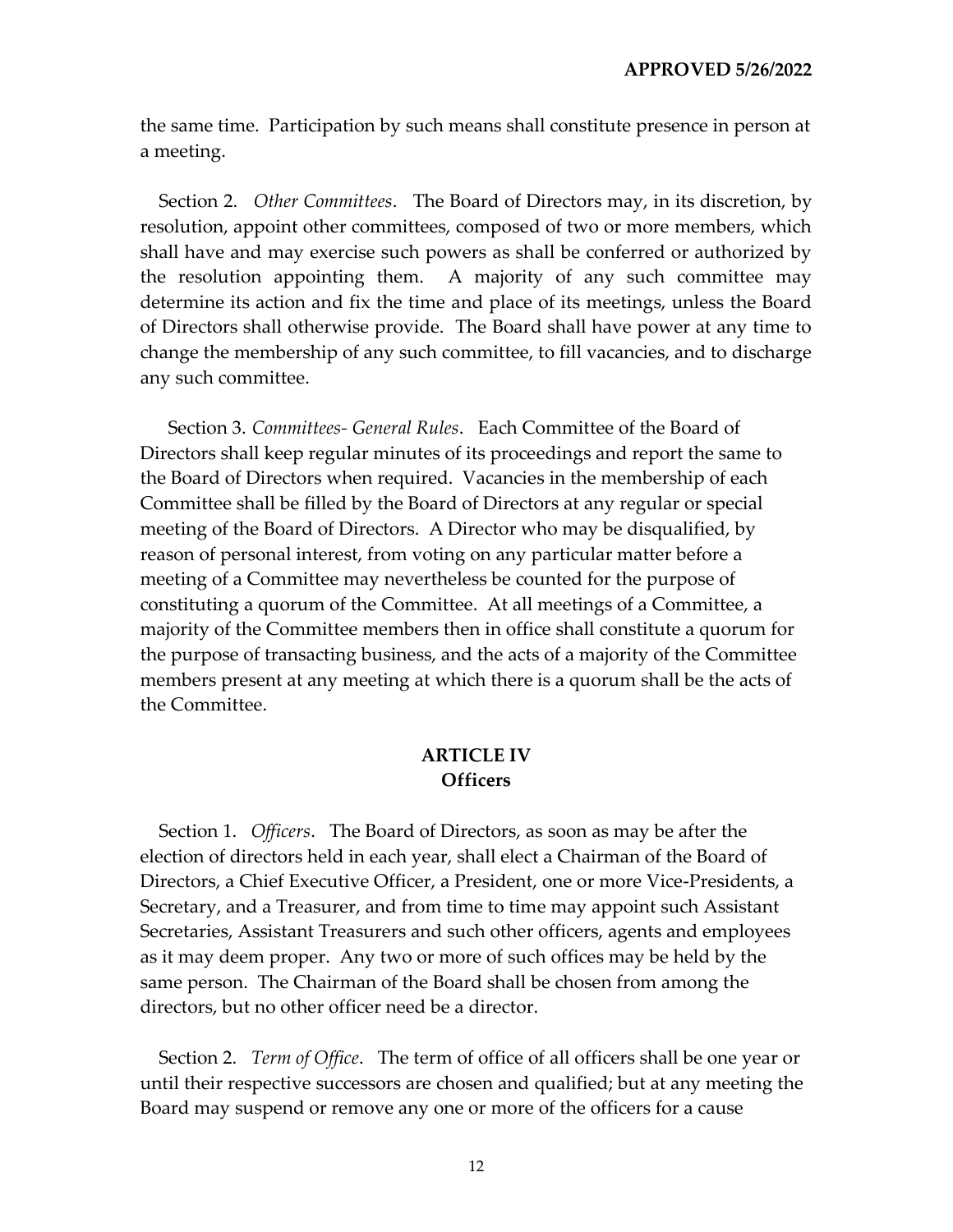satisfactory to the Board, and the action thus taken shall be conclusive. In the event of the suspension of an officer, the Board shall fix the term of such suspension.

Section 3. *Powers and Duties*. The officers, agents and employees of the Company shall each have such powers and duties in the management of the property and affairs of the Company, subject to the control of the Board of Directors, as generally pertain to their respective offices, as well as such powers and duties as from time to time may be prescribed by the Board of Directors.

# **ARTICLE V Powers to Contract; Indemnification**

Section 1. *Contracts*. All contracts and agreements purporting to be the act of this Company shall be signed by the Chairman of the Board, Chief Executive Officer, President, or by a Vice-President, or by such other officer or other person as may be designated by the Board of Directors or Executive Committee or the Chairman of the Board, Chief Executive Officer, President or by a Vice-President in order that the same shall be binding upon the Company.

#### Section 2. *Indemnification*.

a. *Actions Involving Directors and Officers*. The Company shall indemnify each person who at any time is serving or has served as a director or officer of the Company or at the request of the Company is serving or has served as a director or officer (or in a similar capacity) of any other corporation, partnership, joint venture, trust, employee benefit plan or other enterprise, against any claim, liability or expense incurred as a result of such service, to the maximum extent permitted by law.

b. *Actions Involving Employees or Agents*.

1. The Company may, if it deems appropriate, indemnify any person who at any time is or has been an employee or agent of the Company or who at the request of the Company is or has been an employee or agent of any other corporation, partnership, joint venture, trust, employee benefit plan or other enterprise, against any claim, liability or expense incurred as a result of such service, to the maximum extent permitted by law or to such lesser extent as the Company, in its discretion, may deem appropriate.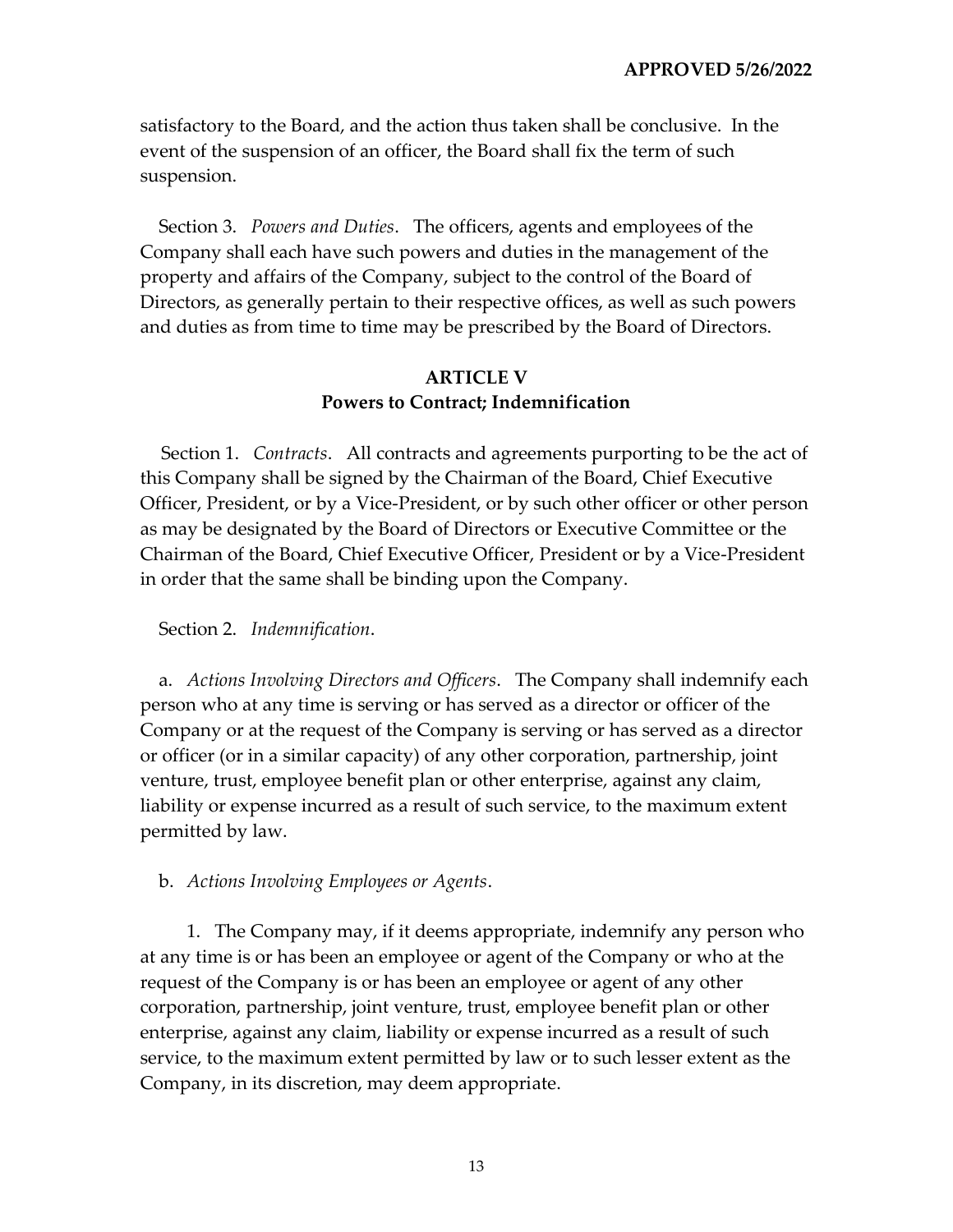2. To the extent that any person referred to in subsection 2(b) of this Section 2 has been successful, on the merits or otherwise, in the defense of a civil or criminal proceeding arising out of the services referred to therein, he or she shall be entitled to indemnification as authorized in such subsection.

c. *Advance Payment of Expenses*. Expenses incurred by a person who is or was a director or officer of the Company or who is or was at the request of the Company serving as a director or officer (or in a similar capacity) of any other corporation, partnership, joint venture, trust, employee benefit plan or other enterprise, in defending a civil or criminal action or proceeding shall be paid by the Company in advance of the final disposition of such action or proceeding, and expenses incurred by a person who is or was an employee or agent of the Company or who is or was at the request of the Company serving as an employee or agent of any other corporation, partnership, joint venture, trust, employee benefit plan or other enterprise, in defending a civil or criminal action or proceeding may be paid by the Company in advance of the final disposition of such action or proceeding as authorized by the Board of Directors, in either case upon receipt of an undertaking by or on behalf of the director, officer, employee or agent to repay such amounts as, and to the extent, required by law.

d. *Not exclusive*. The indemnification and advancement of expenses provided or permitted by this Section 2 shall not be deemed exclusive of any other rights to which any person who is or was a director, officer, employee or agent of the Company or who is or was at the request of the Company serving as a director or officer (or in a similar capacity), employee or agent of any other corporation, partnership, joint venture, trust, employee benefit plan or other enterprise may be entitled, whether pursuant to the Company's Certificate of Incorporation, Bylaws, the terms of any resolution of the stockholders or Board of Directors of the Company, any agreement or contract or otherwise, both as to action in an official capacity and as to action in another capacity while holding such office.

e. *Indemnification Agreements Authorized*. Without limiting the other provisions of this Section 2, the Company is authorized from time to time to enter into agreements with any director, officer, employee or agent of the Company or with any person who at the request of the Company is serving as a director or officer (or in a similar capacity), employee or agent of any other corporation, partnership, joint venture, trust, employee benefit plan or other enterprise, providing such rights of indemnification as the Board of Directors may deem appropriate, up to the maximum extent permitted by law; provided that any such agreement with a director or officer of the Company shall not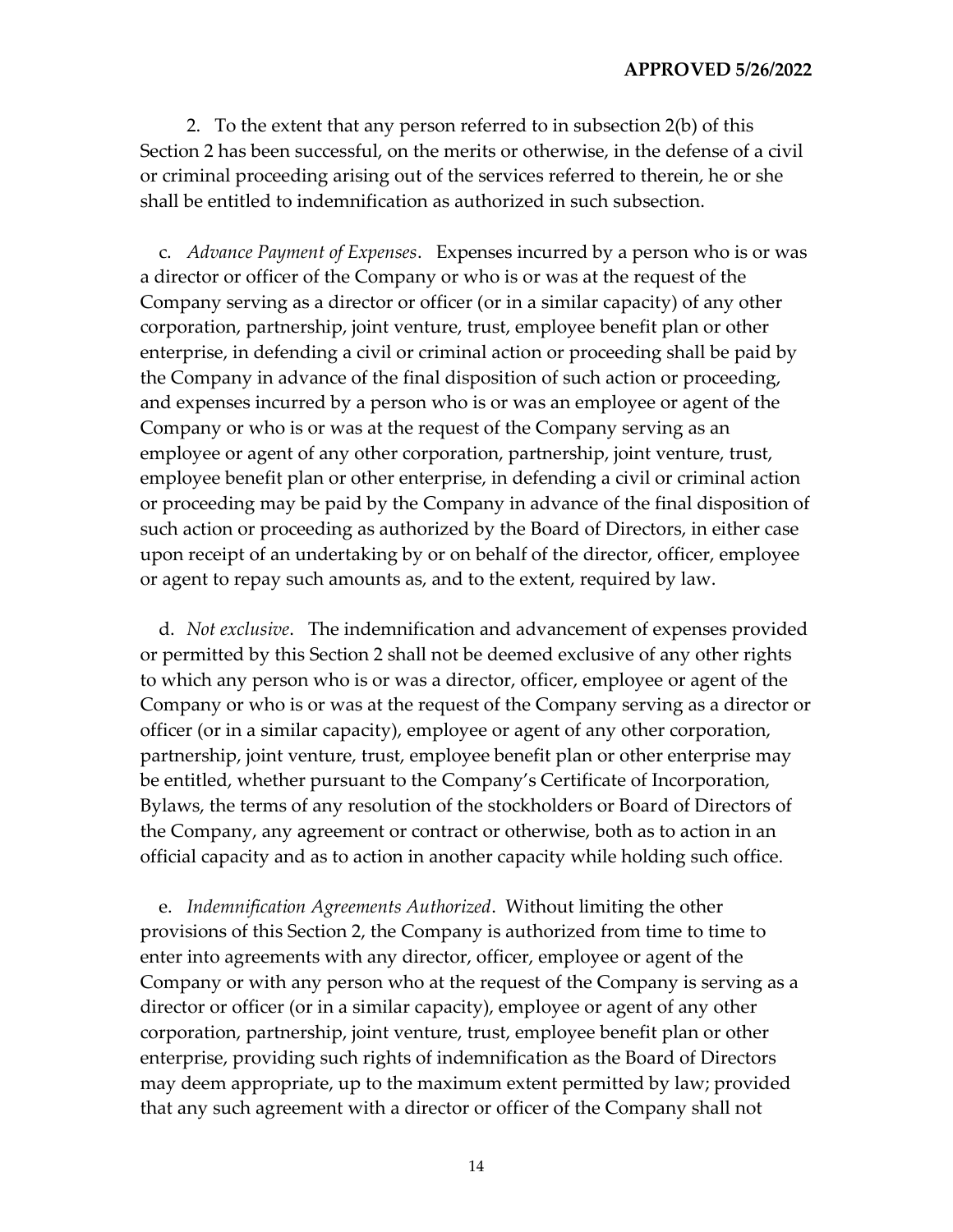provide for indemnification of such director or officer if a judgment or other final adjudication adverse to the director or officer establishes that his or her acts were committed in bad faith or were the result of active and deliberate dishonesty and were material to the cause of action so adjudicated, or that he or she personally gained in fact a financial profit or other advantage to which he or she was not legally entitled. Any such agreement entered into by the Company with a director may be authorized by the other directors, and such authorization shall not be invalid on the basis that similar agreements may have been or may thereafter be entered into with such other directors.

f. *Insurance*. The Company may purchase and maintain insurance to indemnify itself or any person who is or was a director, officer, employee or agent of the Company or who is or was at the request of the Company serving as a director or officer (or in a similar capacity), employee or agent of any other corporation, partnership, joint venture, trust, employee benefit plan or other enterprise, to the maximum extent allowed by law, whether or not the Company would have the power to indemnify such person under the provisions of this Section 2.

#### g. *Certain Definitions*. For the purposes of this Section 2:

1. Any director or officer of the Company who shall serve as a director or officer (or in a similar capacity), employee or agent of any other corporation, partnership, joint venture, trust or other enterprise of which the Company, directly or indirectly, is or was the owner of a majority of either the outstanding equity interests or the outstanding voting stock (or comparable interests) shall be deemed to be serving as such director or officer (or in a similar capacity), employee or agent at the request of the Company, unless the Board of Directors of the Company shall determine otherwise. In all other instances where any person shall serve as a director or officer (or in a similar capacity), employee or agent of another corporation, partnership, joint venture, trust or other enterprise of which the Company is or was a stockholder or creditor, or in which it is or was otherwise interested, if it is not otherwise established that such person is or was serving as such director or officer (or in a similar capacity), employee or agent at the request of the Company, the Board of Directors of the Company may determine whether such service is or was at the request of the Company, and it shall not be necessary to show any actual or prior request for such service.

2. A corporation shall be deemed to have requested a person to serve an employee benefit plan where the performance by such person of his or her duties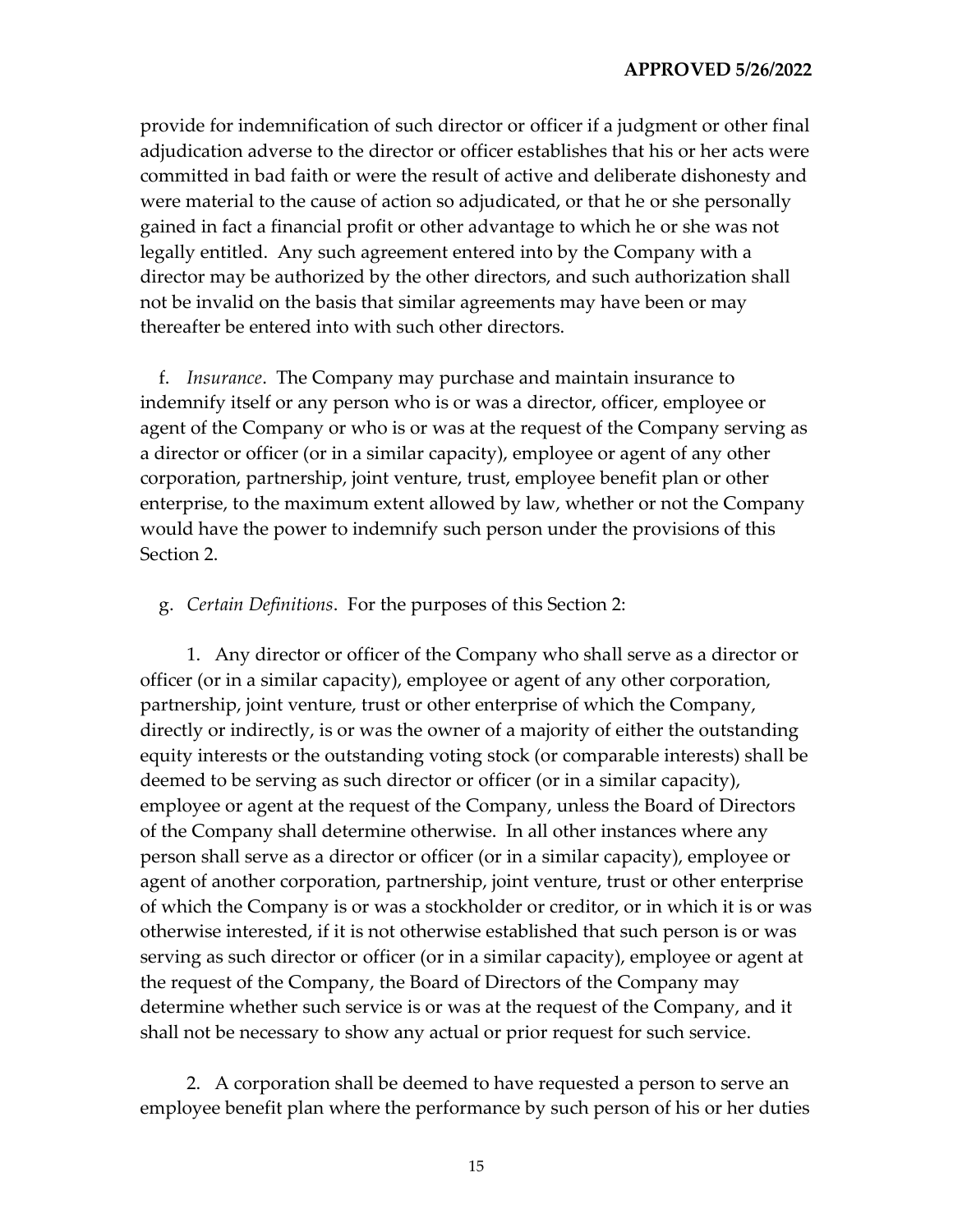to the corporation also imposes duties on, or otherwise involves services by, such person to the plan or participants or beneficiaries of the plan; excise taxes assessed on a person with respect to an employee benefit plan pursuant to applicable law shall be considered fines; and action taken or omitted by a person with respect to an employee benefit plan in the performance of such person's duties for a purpose reasonably believed by such person to be in the interest of the participants and beneficiaries of the plan shall be deemed to be for a purpose which is not opposed to the best interests of the corporation.

3. References to a corporation include all constituent corporations absorbed in a consolidation or merger as well as the resulting or surviving corporation so that any person who is or was a director, officer, employee or agent of such a constituent corporation or is or was serving at the request of such constituent corporation as a director or officer (or in a similar capacity), employee or agent of another corporation, partnership, joint venture, trust, employee benefit plan or other enterprise shall stand in the same position under the provisions of this Section 2 with respect to the resulting or surviving corporation as he or she would if he or she had served the resulting or surviving corporation in the same capacity.

h. *Survival*. Any rights provided under or granted pursuant to this Section 2, including, without limitation, paragraphs (a) and (c) of this Section 2, shall continue as to a person who has ceased to be a director, officer, employee or agent and shall inure to the benefit of the heirs, executors and administrators of such a person. Rights provided under or granted pursuant to this Section 2 including, without limitation, paragraphs (a) and (c) of this Section 2, shall survive amendment or repeal of this Section 2 with respect to any acts or omissions occurring prior to such amendment or repeal and persons to whom such rights are given shall be entitled to rely upon such rights as a binding contract with the Company.

# **ARTICLE VI Capital Stock**

Section 1. *Stock Certificates and Uncertificated Shares*. The interest of each stockholder shall be evidenced by a certificate or certificates for shares of stock of the Company in such form as the Board of Directors may from time to time prescribe or by uncertificated shares. The certificates of stock shall be signed by the Chairman of the Board or the Chief Executive Officer or the President or a Vice-President and the Treasurer or an Assistant Treasurer or the Secretary or an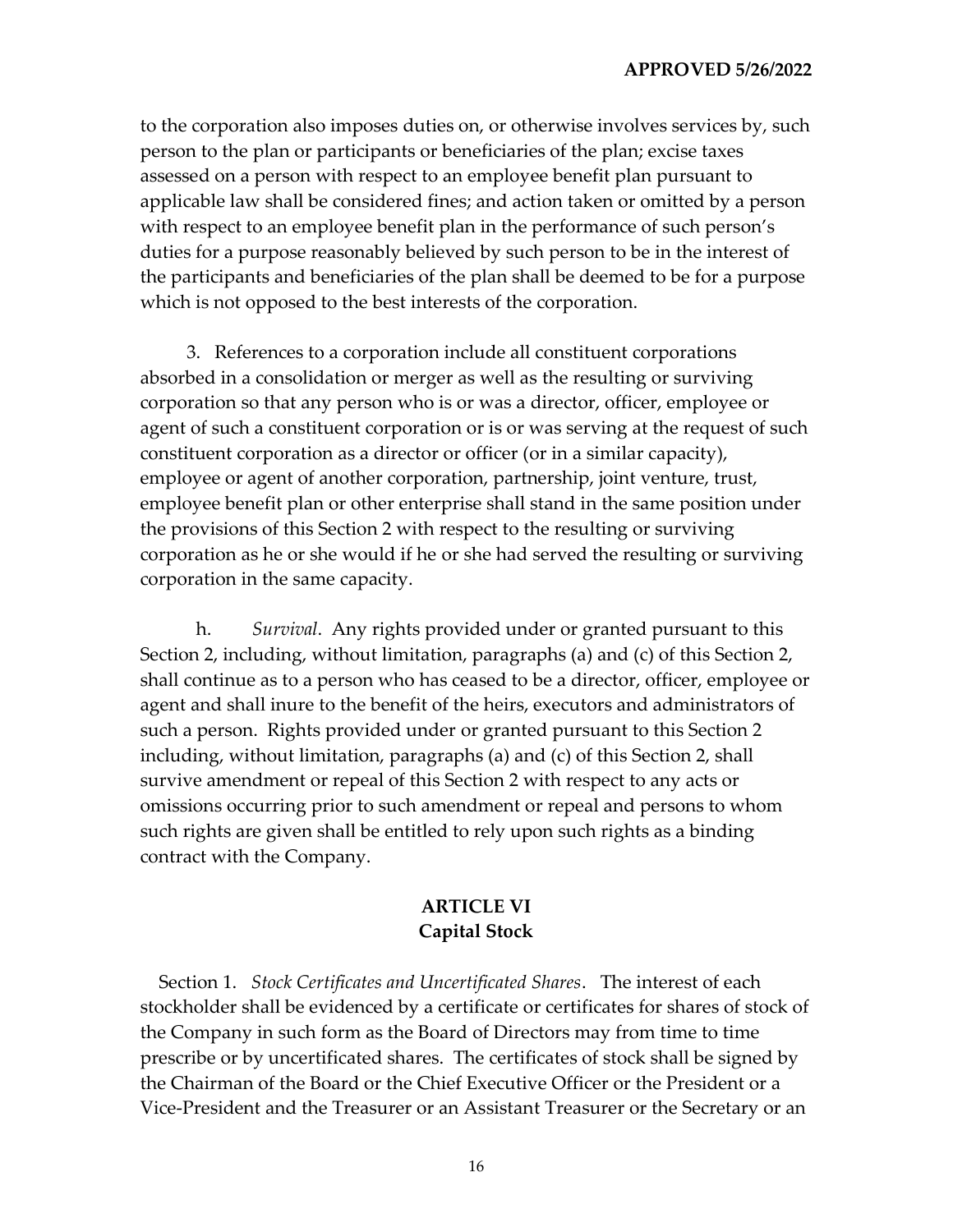Assistant Secretary and sealed with the seal of the Company, and shall be countersigned and registered in such manner, if any, as the Board may by resolution prescribe; provided that, in case such certificates are required by such resolution to be signed by a Transfer Agent or Transfer Clerk and by a Registrar, the signatures of the Chairman of the Board or the Chief Executive Officer or the President or a Vice-President and the Treasurer or an Assistant Treasurer or the Secretary or an Assistant Secretary and the seal of the Company upon such certificates may be facsimiles, engraved or printed.

Section 2. *Transfers*. Shares in the capital stock of the Company shall be transferred only on the books of the Company, by the holder thereof in person or by his or her attorney, upon (i) surrender for cancellation of certificates for the same number of shares, with an assignment and power of transfer endorsed thereon or attached thereto, duly executed, with such proof of the authenticity of the signature as the Company or its agents may reasonably require in the case of shares evidenced by a certificate or certificates or (ii) receipt of transfer documentation reasonably acceptable to the Company and its agents in the case of uncertificated shares.

Section 3. *Lost or Destroyed Stock Certificates*. The Company may issue a new certificate or uncertificated shares in place of any certificate theretofore issued by it that is alleged to have been lost stolen or destroyed. No certificates for shares of stock of the Company or uncertificated shares shall be issued in place of any certificate alleged to have been lost, stolen or destroyed, except upon production of such evidence of the loss, theft or destruction and upon indemnification of the Company and its agents to such extent and in such manner as the Board of Directors may from time to time prescribe.

### **ARTICLE VII Checks, Notes, etc.**

All checks and drafts on the Company's bank accounts and all bills of exchange and promissory notes and all acceptances, obligations and other instruments for the payment of money, shall be signed by the Chairman of the Board, Chief Executive Officer, President, or a Vice-President, or the Treasurer, or by such other officer or officers or agent or agents as shall be thereunto authorized from time to time by the Board of Directors.